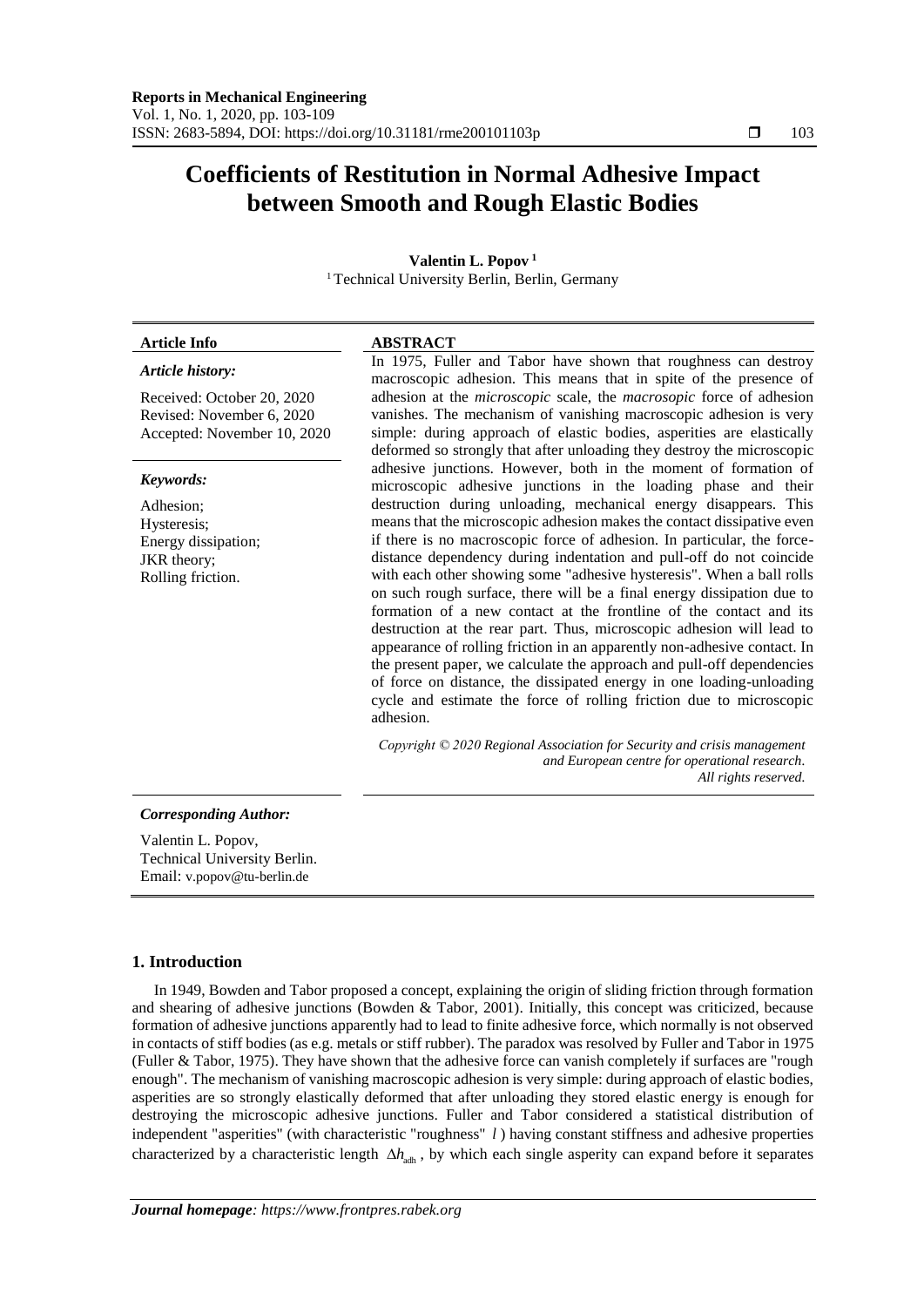from the surface. This model belongs to the same category as the famous Greenwood and Williamson model of rough surfaces (Greenwood & Williamson, 1966), with the only differences that it was extended by adhesion. Fuller and Tabor have shown that the adhesive properties are determined by the parameter  $\Delta h_{\text{adh}}/l$ 

. If  $\Delta h_{\text{adh}}$  / l > 1, the adhesion force is proportional to the applied normal force (thus presenting a "pressure sensitive adhesive"), while if  $\Delta h$ <sub>adh</sub> / l < 1, the adhesive force vanishes completely. The derivation of these properties is reproduced in a compact way in (Popov, 2017, pp. 113-114), and will be followed further in the present paper.

Just as the Greenwood and Williamson model, the model by Fuller and Tabor does not consider elastic interaction of asperities. Li and Popov studied in (Li & Popov, 2018) this interaction numerically using the Boundary Element Method adapted for adhesive contacts (Popov, Pohrt & Li, 2017), (Popova & Popov, 2018) in the approximation of short range adhesive interaction (Johnson, Kendall and Roberts, JKR (Johnson, Kendall & Roberts, 1971), (Kendall, 1971)). Li and Popov have shown that the Fuller and Tabor model overestimates the adhesive force. However, the qualitative behavior of the contacts remains the same: The adhesive force vanishes if the roughness exceeds substantially the adhesive length  $\Delta h_{\text{adh}}$ . Thus, the model of Fuller and Tabor is not exact but it can be used for qualitative analysis. In the present paper, we use for simplicity this model. Physically similar situation, only in the framework of a continuum mechanics model, was considered by Johnson in 1995 (Johnson, 1995). Johnson studied an adhesive contact between a wavy surface with amplitude  $l_0$  and wavelength  $\lambda$  :

$$
f(x) = l_0 \left[ 1 - \cos(2\pi x/\lambda) \right] \tag{1}
$$

and an elastic half space with effective elastic modulus  $E^* = E/(1 - v^2)$ , where E is elastic modulus and  $v$ is Poisson's ratio. He has shown that the behavior of the contact is determined by the dimensionless parameter  $\alpha$  defined as

$$
\alpha = \left(\frac{2\lambda\gamma}{\pi^2 l_0^2 E^*}\right)^{1/2} \tag{2}
$$

where  $\gamma$  is the work of adhesion per unit area. In the following, we will refer to  $\alpha$  as the "Johnson parameter". At the values of Johnson parameter  $\alpha > 0.57$  the system jumps into complete contact immediately at first touch. Thus, for  $\alpha \gg 0.57$  the surfaces can be considered as smooth. In the opposite case of  $\alpha \ll 0.57$ , the contact occurs only on the summits, and we have a "practically non-adhesive" contact. In reality, Johnson parameter is closely related to the above Fuller and Tabor parameter. One can show that

$$
\alpha \approx \left(\frac{\Delta h_{\text{adh}}}{l_0}\right)^{3/4} \tag{3}
$$

In terms of Johnson parameter, the present paper focuses mainly on the range of small values of the Johnsonparameter (and thus practically non-adhesive) system.

#### **2. Problem statement and model description**

The considered system is schematically shown in Fig. 1. It is composed of springs (total number  $N_0$ ) with the stiffness  $k$ , which can adhere if brought into contact. Their adhesive properties are characterized by the length  $\Delta h_{\text{adh}}$ , by which a spring can expand before it separates from the surface. Let the height distribution of the springs be

$$
\Phi(z) = \frac{1}{l} e^{-\frac{z}{l}}
$$
 (4)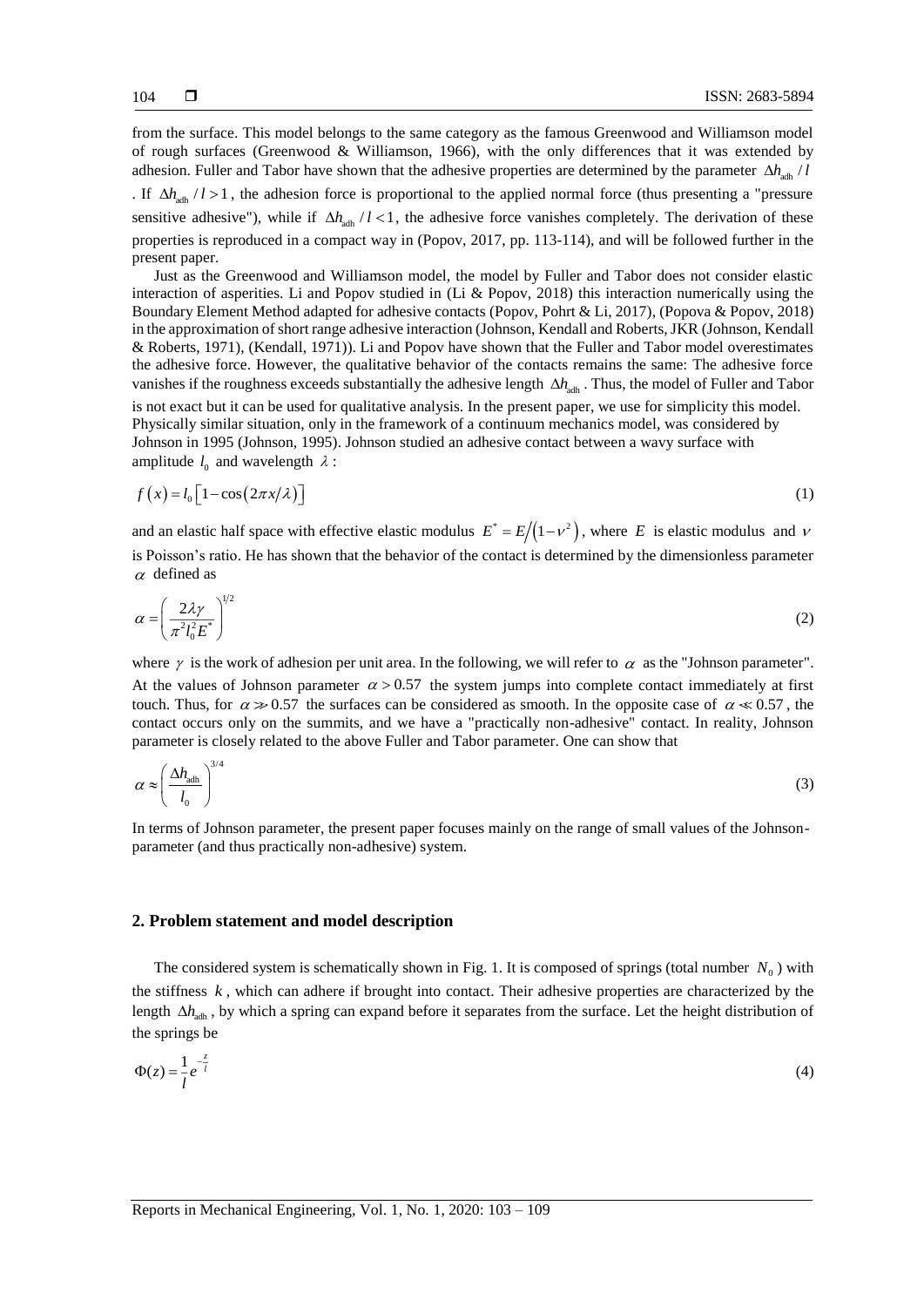

Figure 1. Spring model of a stochastic elastic surface.

A rigid plane (shown in Fig. 1 with dashed line) initially approaches the system from infinity, is pressed up to the height *h* and then pulled away to a distance of *h* . During the approach phase, when the plane is at the height *h*, only those springs with a height of  $z > h$  come in contact with the plane. The normal force,  $F_N$ , can be calculated as

$$
F_N = \int_{h}^{\infty} \frac{N_0}{l} e^{-\frac{z}{l}} k(z - h) dz = N_0 k l e^{-\frac{h}{l}}
$$
(5)

In particular, the maximum force (at the height *h* ) is equal to

$$
F_{N, \max} = \int_{h}^{\infty} \frac{N_0}{l} e^{-\frac{z}{l}} k \left( z - \tilde{h} \right) dz = N_0 k l e^{-\frac{h}{l}}
$$
(6)

If during the pull-off the position of the rigid plane is changed from  $h$  to  $h$ , then all of the springs with heights in the non-deformed state larger than  $h - \Delta h$ <sub>adh</sub> and larger than h will remain in contact. The force acting on the plane is equal to

$$
F_N = \int_{\tilde{h}}^{\infty} \frac{N_0}{l} e^{-\tilde{t}} k(z - h) dz = N_0 k l e^{-\tilde{t}} \left( 1 + \frac{\tilde{h}}{l} - \frac{h}{l} \right), \qquad \text{for} \qquad h < \tilde{h} + \Delta h_{\text{adh}} \tag{7}
$$

$$
F_N = \int_{d-\Delta h_{\text{adh}}}\sum_{l}^{\infty} \frac{N_0}{l} e^{-\frac{z}{l}} k(z-h) dz = N_0 k l e^{\frac{\Delta h_{\text{adh}} - h}{l}} \left(1 - \frac{\Delta h_{\text{adh}}}{l}\right), \quad \text{for} \quad h > \tilde{h} + \Delta h_{\text{adh}} \tag{8}
$$

Eq. (5),(7) and (8) describe completely both the phases of approach and pull-off.

### **3. Force-displacement relations**

(I) For  $\Delta h_{\text{adh}}/l < 1$ , the force acting on the plane is *always positive*, meaning that there is no *macroscopic adhesion*.

(II) For  $\Delta h_{\text{adh}}$  / l > 1, the absolute value of the negative force reaches its maximum value for  $h = h + \Delta h_{\text{adh}}$ . This value is the adhesive force:

$$
|F_A| = N_0 k l e^{-\frac{\tilde{h}}{l}} \left( \frac{\Delta h_{\text{adh}}}{l} - 1 \right)
$$
 (9)

In this model, the ratio of adhesive force to compressive force,

$$
\frac{|F_A|}{F_N} = \frac{\Delta h_{\text{adh}}}{l} - 1\tag{10}
$$

is not dependent on the compressive force and is called the *adhesion coefficient*. For  $l = \Delta h_{\text{adh}}$ , the adhesive force becomes zero.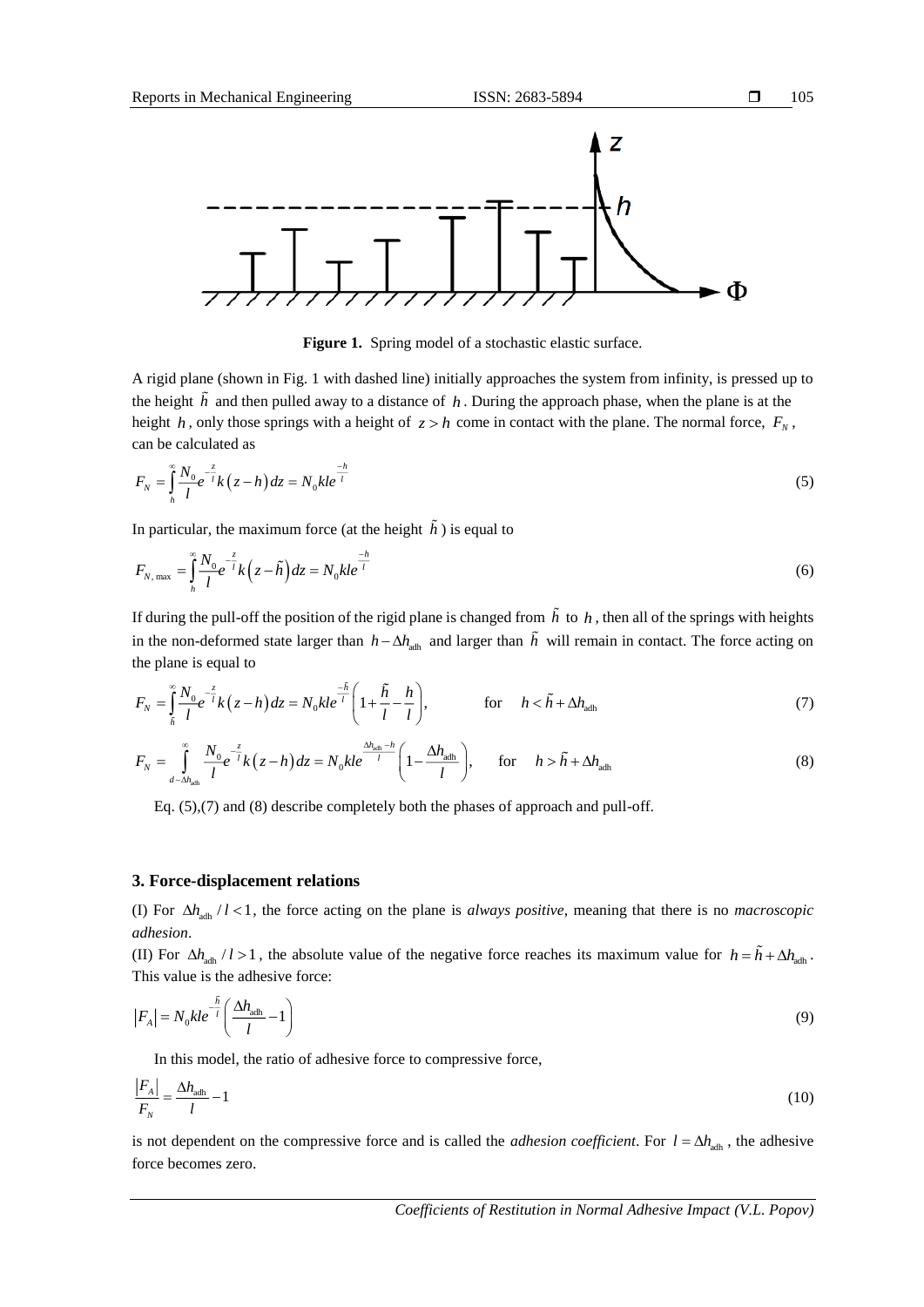The dependencies of the normal force on the "indentation depth" (which we define just as the distance *h* with negative sign:  $d = -h$ ), are shown in [Fig. 1.](#page-3-0) Curve (1) corresponds to the phase of approach. In this model, it does not depend on the strength of adhesion. After reversal of the movement from approach to pulloff, the dependency is first linear, described by Eq. (7) and shown i[n Fig. 1](#page-3-0) with dashed line up to the point  $h = h + \Delta h_{\text{adh}}$ . After that, it is defined by Eq. (8) and shown in [Fig. 1](#page-3-0) with color curves corresponding to four values of the Fuller-Tabor parameter  $\Delta h$ <sub>adh</sub> *l* . The red curve (3) corresponds to the critical value  $\Delta h$ <sub>adh</sub> *l* l = 1 when the macroscopic adhesion vanishes for the first time. Interestingly, in this critical state, the normal force vanishes already at a final distance and remains zero after that – a behavior that we would await if there were some plastic deformation. In reality, we have to do with an ideally elastic system.



<span id="page-3-0"></span>**Fig. 1** Dependencies of the normal force on the indentation depth. Curve (1) corresponds to the approach (independently on the strength of adhesion). The blue curve (2) corresponds to small enough adhesion (or large enough roughness) with no macroscopic force of adhesion. The red curve (3) corresponds to the critical state when the force of adhesion vanishes. The green curve (4) and the curve (5) correspond to the final force of adhesion. The values of the Fuller-Tabor parameter,  $\Delta h_{\text{adh}}$  / l, are: (1) 0, (2) 0.5, (3) 1.0, (4) 1.5, (5) 2.0.

Understandingly, the curves shown in [Fig](#page-3-0)**.** 1 are idealizations valid only if the statistics of asperities is big enough. Full 3D numerical simulations of a similar system of randomly distributed cylindrical "asperities" shown in [Fig](#page-4-0)**.** 2 demonstrate that the above simple statistical model describes qualitative well the overall behavior of the system. In particular, one can see the linear part of the dependency after reversal of the direction of motion and the adhesion hysteresis. However, the dependency after achievement of the force of adhesion differs in details.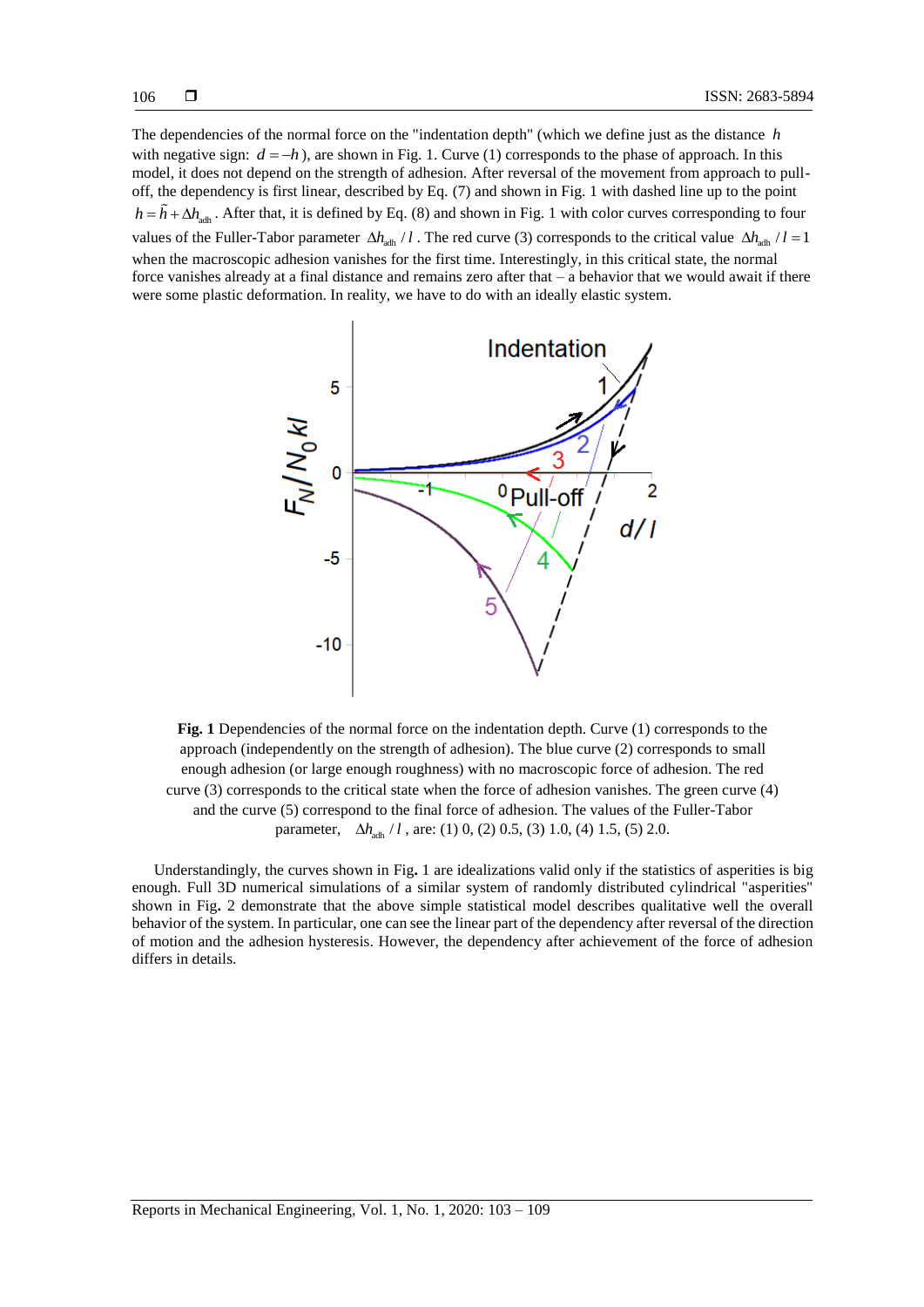

<span id="page-4-0"></span>**Fig. 2** Dependence of the normal force on indentation depth for a rough "brush"-shaped indenter. Results have been obtained in (Li & Popov, 2018) with full 3D Boundary Element simulations.

### **4. Energy dissipation**

Let us now consider one full cycle of contact starting in the infinity, approaching the rough surface until the height *h* and going back to the infinity. The total work performed by the normal force during the cycle

will be given by a sum of integrals of three stages of approach and pull off\n
$$
W = \int_{\infty}^{\tilde{h}} F_N(h) dh + \int_{\frac{\infty}{k}}^{\tilde{h} + \Delta h_{\text{dch}}} F_N(h) dh + \int_{\frac{\tilde{h} + \Delta h_{\text{dch}}}{k} \Delta h_{\text{dch}}}^{\infty} F_N(h) dh
$$
\n(11)

while the normal force is defined by one of Eqs.  $(5)$ ,  $(7)$ , and  $(8)$ . Performing integration gives

$$
W = -\frac{1}{2}N_0k \cdot e^{-\tilde{h}/l} \cdot (\Delta h_{\text{adh}})^2
$$
\n(12)

The work is negative corresponding to energy dissipation. This equation can be derived also without integration. If we consider one single spring which is tensed up to elongation  $\Delta h_{\text{adh}}$ , then the elastic energy stored in it in the moment of detachment is equal to  $\frac{1}{2}k\Delta h_{\text{adh}}^2$ . Due to detachment, all this energy gets lost. The number of springs coming into contact can be easily calculated as  $N_0 e^{-h/l}$ . Multiplying energy lost per spring with the number of springs gives (12). This mechanism of dissipation reminds the "relaxation damping" described in (Popov, Popov & Pohrt, 2015).

With account of (6), the amount of dissipated energy can be rewritten in the form

$$
|W| = \frac{F_{N, \text{max}} \cdot \Delta h_{\text{adh}}^2}{2l} \tag{13}
$$

Note that the dissipated energy is a linear function of the normal force. This means that it will be correct not only for the plane geometry considered above but also for a contact of an arbitrary shape with a macroscopically homogeneous rough surface. Thus, the validity of Eq. (13) is wider than the assumptions under which it was derived.

Note further that the equation (13) does not make difference between "adhesive" and "non-adhesive" contacts: It is valid for both. For us it is important to stress that the dissipated energy is non-zero even in the case of vanishing macroscopic adhesion.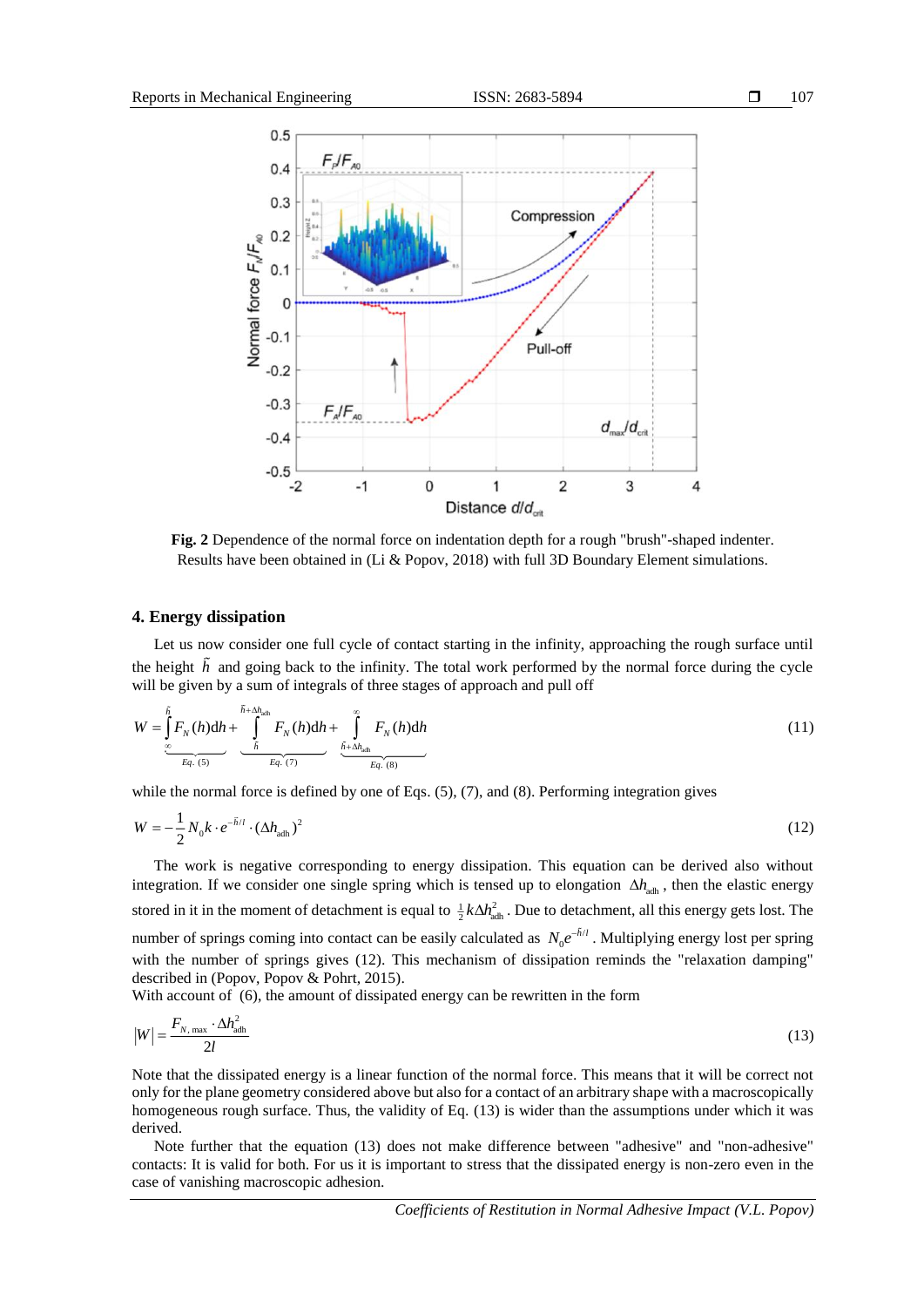## **5. Rolling Friction**

We use the above-derived equation for the dissipated energy for estimating the rolling friction due to adhesion. This is easily possible because the rolling contact is basically the normal contact (while at the front boundary the new contact is created and the rare boundary destroyed). The complete cycle of indentation and detachment occurs when the rolling ball is moved by the contact diameter, 2*<sup>a</sup>* . The force of friction can be calculated as

$$
F_{\rm Fr} \approx \frac{|W|}{2a} = \frac{F_{N, \text{max}} \cdot \Delta h_{\text{adh}}^2}{4al} \tag{14}
$$

For the coefficient of rolling friction,  $\mu$ , we get

$$
\mu = \frac{F_{\text{Fr}}}{F_{N,\text{max}}} = \frac{\Delta h_{\text{adh}}^2}{4al} \tag{15}
$$

Let us finally estimate the coefficient of friction in terms of the Johnson parameter. For this sake, assume that we have a surface characterized not by a single wavelength as (1) but by a spectrum with the average wavelength  $\lambda$  and standard variation of the same order of magnitude. We then have to do with a stochastic surface, which, however, still can be characterized by its central wavelength  $\lambda$ . Taking into account the estimation (3), we can rewrite the coefficient of friction in the form

$$
\mu \approx \frac{l}{4a} \alpha^{4/3} \tag{16}
$$

The rolling coefficient of friction due to adhesion is very small. Indeed, in almost any real situation  $l/a \ll 1$ . In a non-adhesive contact the Johnson parameter is also small  $\alpha \ll 1$ . A specific assessment can of course be done only for a specific system.

#### **6. Conclusions**

We studied energy dissipation in rough adhesive contact with over-critical roughness, so that the macroscopic force of adhesion vanishes. While macroscopically such contacts can appear as "non-adhesive", the adhesion on the microscale continues to play an important role and, in particular, leads to energy dissipation due to formation and destruction of microscopic adhesive junctions. For our analysis, we used the model suggested by Fuller and Tabor. While the results obtained are formally valid for any adhesion intensity, the applicability of the Fuller and Tabor model, in our opinion, is restricted to the non-adhesive case (or to the limit of small values of Johnson parameter). That is why we would not like to claim that the obtained results is universal, but it surely is a good approximation for the cases when the contact is not a compact area but have the shape of a cloud of contact spots. In this approximation, the result for energy dissipation is amazingly simple: It is proportional to the applied force, to the square of the characteristic detachment distance and inversely proportional to the roughness.

This result allows deriving the coefficient of rolling friction as rolling is basically a normal contact. The coefficient of friction is given by Eq. (15): it is ratio of the square of detachment length and the product of the contact radius with roughness.

#### **References**

Bowden, F. P., Tabor, D. (2001). The Friction and Lubrication of Solids. Oxford: Clarendon Press.

Fuller, K. N. G., Tabor, D. (1975). Proc. R. Soc. A Math. Phys. Eng. Sci., 345 (1642), 327–342. doi:10.1098/rspa.1975.0138.

Greenwood, J. A., Williamson, J. B. P. (1966). Proc. R. Soc. A Math. Phys. Eng. Sci. 295 (1442), 300–319. doi: 10.1098/rspa.1966.0242.

Johnson, K. L. (1995). The adhesion of two elastic bodies with slightly wavy surfaces, Int. J. Solids Struct., 32, 423–430.

Johnson, K. L., Kendall, K., Roberts, A. D. (1971). Surface Energy and the Contact of Elastic Solids. Proceedings of the Royal Society of London, Series A, 324, 301–313.